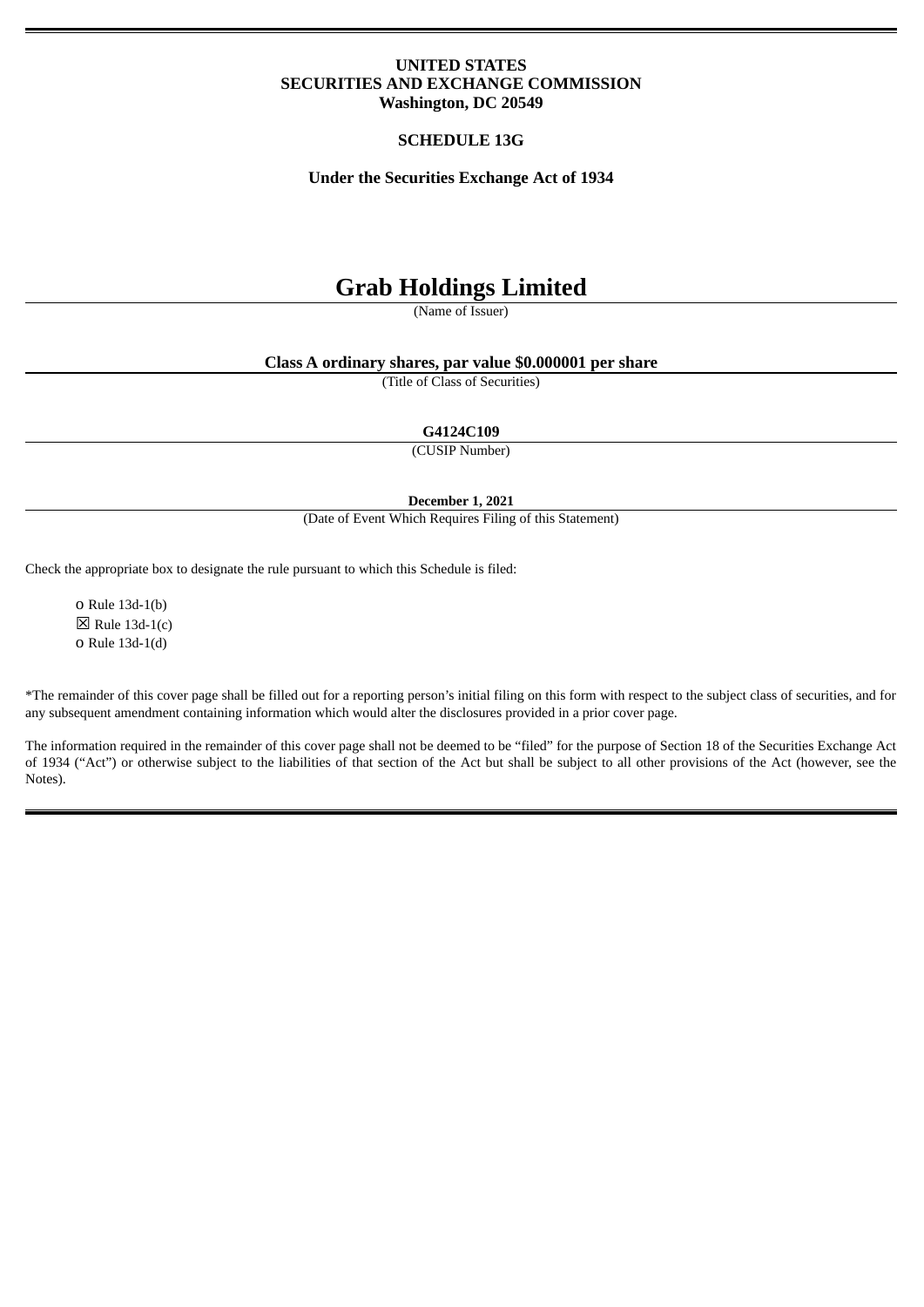# **CUSIP No. G4124C109 SCHEDULE 13G Page 2 of 5 Pages**

| $\mathbf{1}$                                                                                                                                   | NAME OF REPORTING PERSONS<br><b>Toyota Motor Corporation</b>                     |   |                                         |  |
|------------------------------------------------------------------------------------------------------------------------------------------------|----------------------------------------------------------------------------------|---|-----------------------------------------|--|
| $\overline{2}$                                                                                                                                 | CHECK THE APPROPRIATE BOX IF A MEMBER OF A GROUP<br>$(a)$ o<br>$(b)$ o           |   |                                         |  |
| 3                                                                                                                                              | <b>SEC USE ONLY</b>                                                              |   |                                         |  |
| $\overline{4}$                                                                                                                                 | CITIZENSHIP OR PLACE OF ORGANIZATION<br>Japan                                    |   |                                         |  |
| <b>NUMBER OF</b><br><b>SHARES</b><br><b>BENEFICIALLY</b><br><b>OWNED BY</b><br><b>EACH</b><br><b>REPORTING</b><br><b>PERSON</b><br><b>WITH</b> |                                                                                  | 5 | <b>SOLE VOTING POWER</b><br>222,906,079 |  |
|                                                                                                                                                |                                                                                  | 6 | <b>SHARED VOTING POWER</b><br>$\bf{0}$  |  |
|                                                                                                                                                |                                                                                  | 7 | SOLE DISPOSITIVE POWER<br>222,906,079   |  |
|                                                                                                                                                |                                                                                  | 8 | SHARED DISPOSITIVE POWER<br>$\bf{0}$    |  |
| 9                                                                                                                                              | AGGREGATE AMOUNT BENEFICIALLY OWNED BY EACH REPORTING PERSON<br>222,906,079      |   |                                         |  |
| 10                                                                                                                                             | CHECK IF THE AGGREGATE AMOUNT IN ROW (9) EXCLUDES CERTAIN SHARES<br>$\mathbf{O}$ |   |                                         |  |
| 11                                                                                                                                             | PERCENT OF CLASS REPRESENTED BY AMOUNT IN ROW (9)<br>$6.2\%*$                    |   |                                         |  |
| 12                                                                                                                                             | TYPE OF REPORTING PERSON<br>CO                                                   |   |                                         |  |

\* Based on 3,618,207,772 Class A Ordinary Shares reported by the Issuer to be issued and outstanding upon the consummation of the Business Combination (as defined and as further<br>described in the Issuer's shell company repo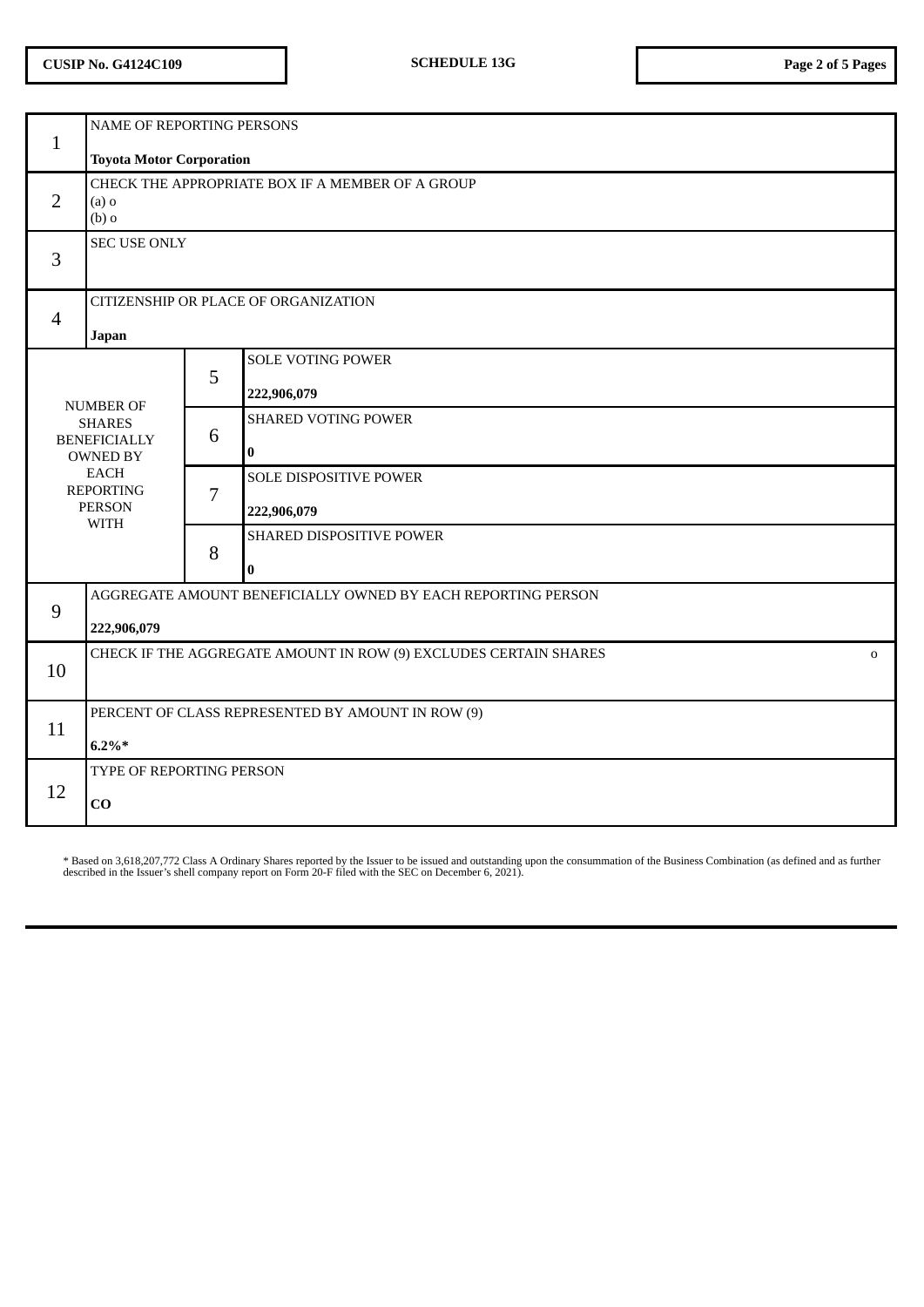# **Item 1.**

#### **(a) Name of Issuer:**

Grab Holdings Limited

#### **(b) Address of Issuer's Principal Executive Offices:**

3 Media Close, #01-03/06 Singapore 138498

#### **Item 2.**

#### **(a) Name of Person Filing**:

Toyota Motor Corporation

#### **(b) Address of Principal Business Office:**

1 Toyota cho, Toyota City, Aichi 471-8571 Japan

#### **(c) Citizenship**:

Please refer to Item 4 on the cover page for the Reporting Person.

## **(d) Title of Class of Securities:**

Class A ordinary shares, par value \$0.000001 per share

#### **(e) CUSIP No.:**

G4124C109

#### **Item 3.**

Not applicable

#### **Item 4. Ownership:**

Information with respect to the Reporting Person's ownership as of December 6, 2021, is incorporated by reference to items (5) - (9) and (11) of the cover page for the Reporting Person.

#### **Item 5. Ownership of Five Percent or Less of a Class.**

If this statement is being filed to report the fact that as of the date hereof the reporting person has ceased to be the beneficial owner of more than five percent of the class of securities, check the following [ ].

#### **Item 6. Ownership of More Than Five Percent on Behalf of Another Person**.

Not applicable

#### Item 7. Identification and Classification of the Subsidiary which Acquired the Security Being Reported on by the Parent Holding Company or Control **Person.**

Not Applicable.

#### **Item 8. Identification and Classification of Members of the Group**.

Not Applicable.

# **Item 9. Notice of Dissolution of Group**.

Not Applicable.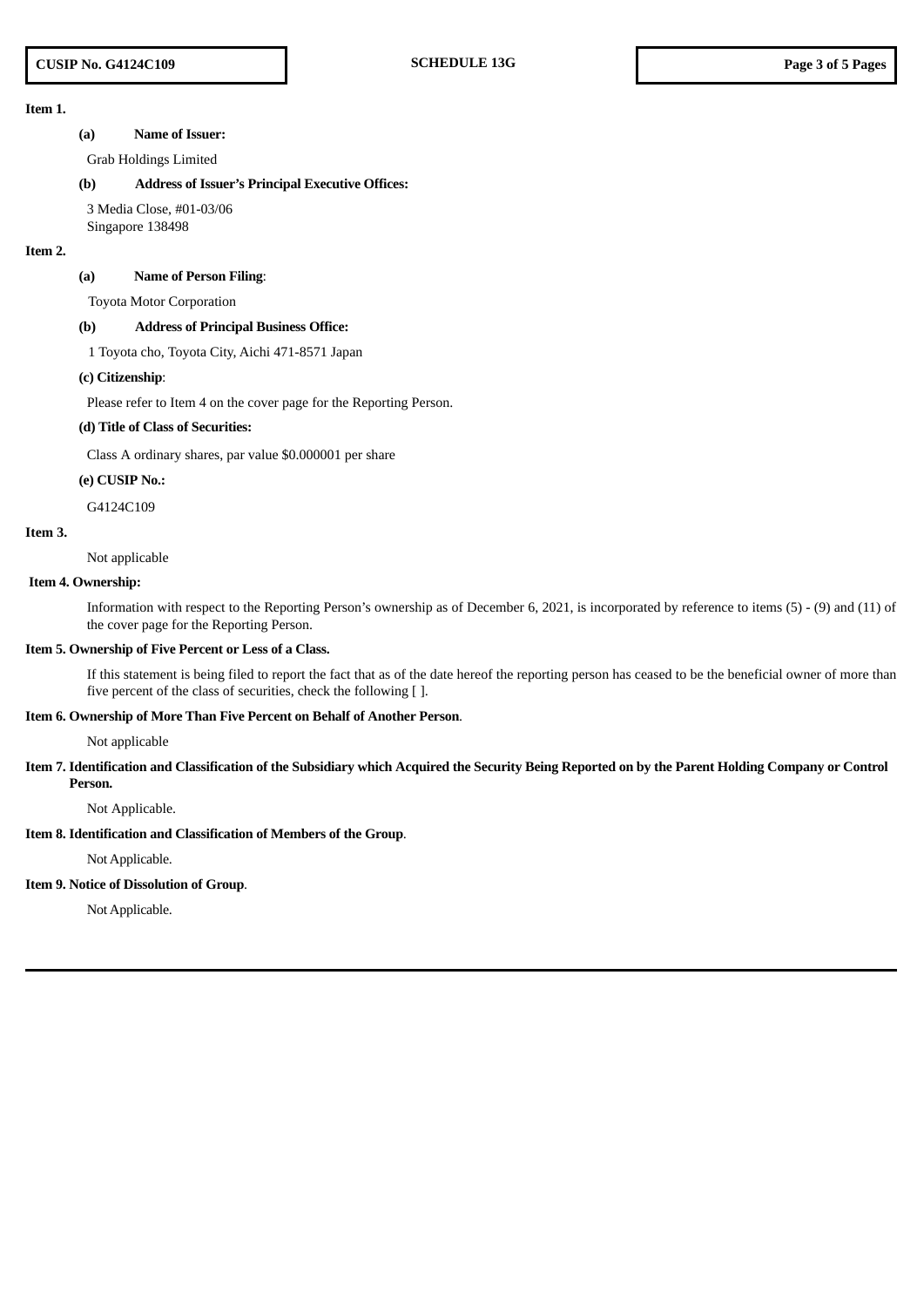## **Item 10. Certification.**

By signing below I certify that, to the best of my knowledge and belief, the securities referred to above were acquired and held in the ordinary course of business and were not acquired and are not held for the purpose of or with the effect of changing or influencing the control of the issuer of the securities and were not acquired and are not held in connection with or as a participant in any transaction having that purpose or effect.